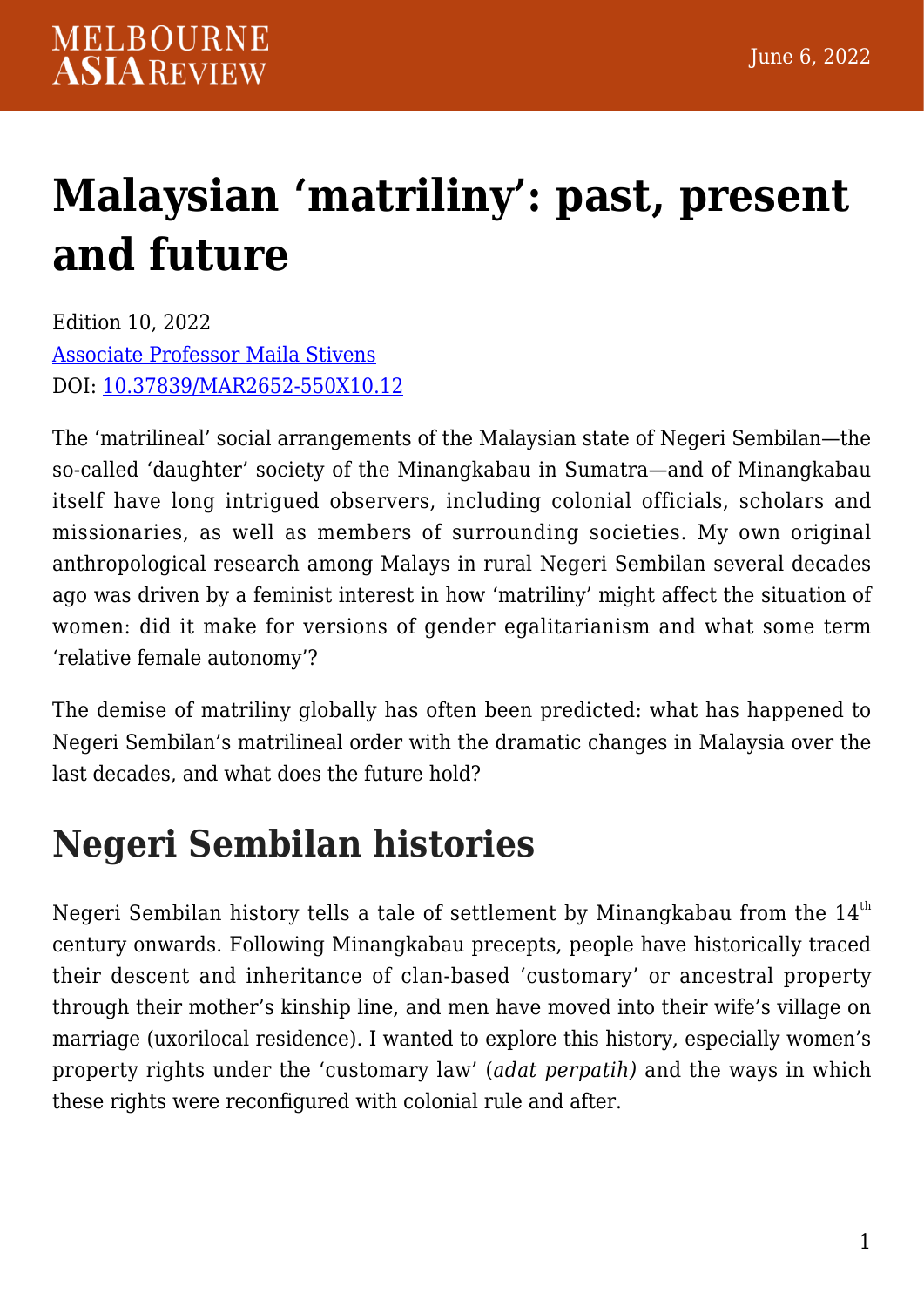

#### **Rembau 2004. Copyright: Maila Stivens**

<span id="page-1-0"></span>Many contemporary anthropologists are wary of the idea of 'matriliny', seeing it as an unhelpful, reified and crude classification hailing from the days when kinship studies were the core of anthropology. (Anthropology has long had to rethink both its earlier concentration on [kinship studies,](https://www.cambridge.org/core/books/after-kinship/BF660970EC79E6A4847E76A38CBE1DB9) which saw 'kinship systems' as [bounded](https://www.anthroencyclopedia.com/entry/matriliny) [wholes,](https://www.anthroencyclopedia.com/entry/matriliny) and the discipline's constitution within colonial relationships and categories.) I have argued elsewhere with other scholars that an unexamined idea of *adat perpatih* as a unilineal kinship 'system' can exaggerate the differences between its practices and *adat temenggung*, the cognatic practices in other areas of Malaysia.[\[i\]](#page--1-0) Negeri Sembilan (and parts of the state of Melaka) share many kinship features with other Malay areas which mainly follow bilateral kinship reckoning: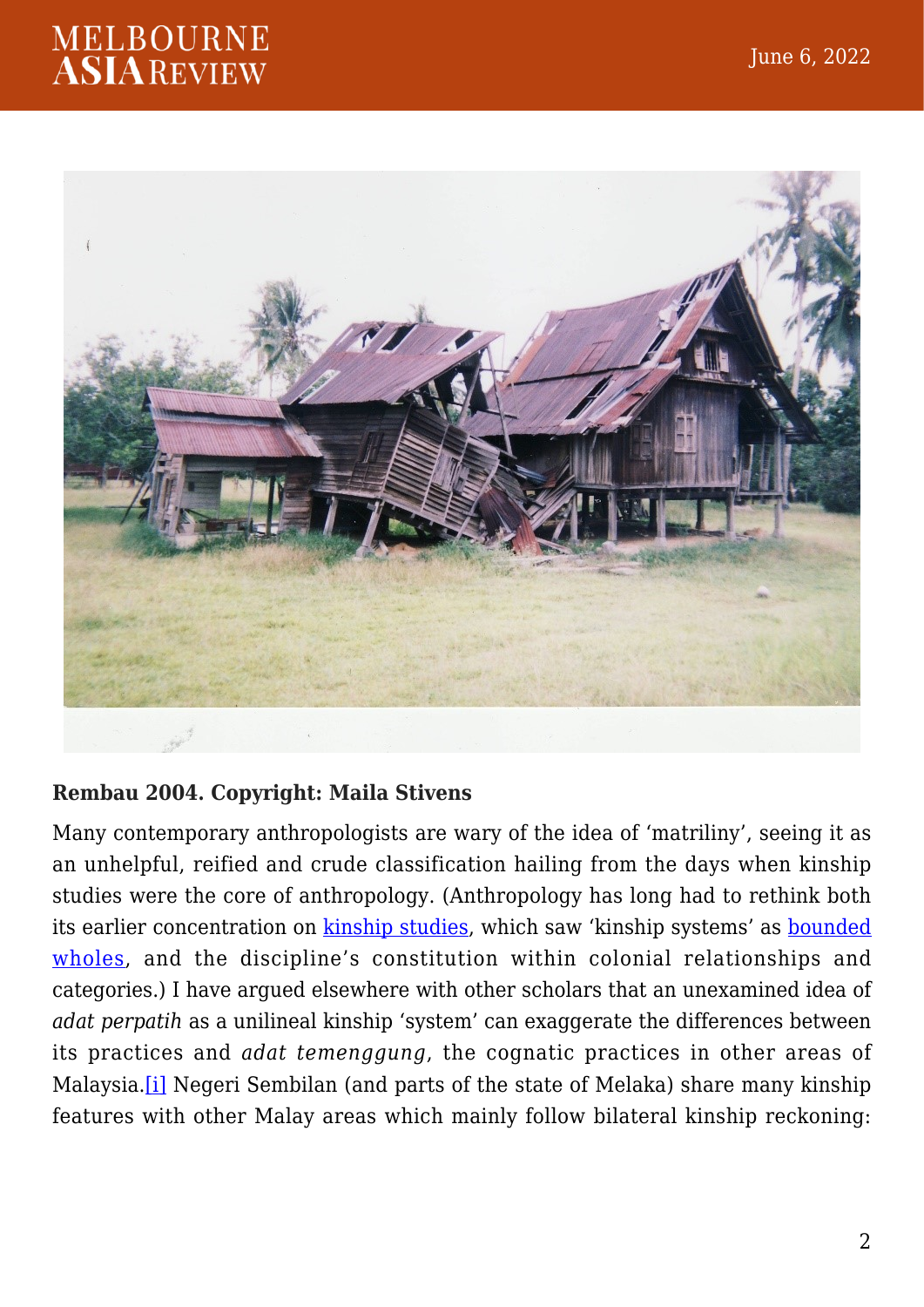these include the workings of wider bilateral kinship groupings (kindreds) and ideas of co-parents-in law (*bisan*) as part of the (affinal) relations set up by marriage. I was especially sceptical about some anthropologists' views of matriliny as an anomaly or a 'puzzle', as inherently unstable because it departed from more 'expected' malecentred patrilineal kinship relations and [authority patterns](https://www.anthroencyclopedia.com/entry/matriliny). It was argued that tensions arose between the interests of men as brothers and uncles and their interests as husbands and fathers, with assumptions that authority rested solely in the hands of men. In this it seems likely, [structural issues apart](https://www.anthroencyclopedia.com/entry/matriliny), that anthropologists were following local ideologies. For example, within Negeri Sembilan and Malaysia more widely, some popular commentary about matrilineal practices did indeed highlight the tensions that men felt: there was talk, probably mostly by men, about how Negeri Sembilan was governed by *Kwin-Kontrol* ('Queen' or 'woman control') and how men joined the police and the armed forces to 'escape' the matrilineal organisation. (This overlooked the fact that men held and hold political and ceremonial positions as clan leaders and as the Ruler of the state.) A prominent [local](https://link.springer.com/content/pdf/bfm%3A978-94-017-6216-8%2F1.pdf) [saying](https://link.springer.com/content/pdf/bfm%3A978-94-017-6216-8%2F1.pdf) points to the problems in-marrying males felt they faced:

*A bridegroom among his wife's relations Is like a soft cucumber among spiny durian; If he rolls against them, he is hurt, And he's hurt, if they roll against him.*

I was equally sceptical about matriliny as a form of 'matriarchy'. Versions of 'matriarchy' and arguments about its implications for the situation of women have had an important place in a series of historical imaginaries, starting with the work of Swiss scholar Johann Jakob Bachofen in the mid-1800s. This was taken up by Friedrich Engels (Marx's collaborator) and recycled and refined in versions of Marxist social theory. Later, a body of second-wave cultural and New Age feminisms centred around reclamations of the Goddess and matriarchy. (Cynthia Eller's 2000 book *[Gentlemen and Amazons: The Myth of Matriarchal Prehistory,](https://california.universitypressscholarship.com/view/10.1525/california/9780520248595.001.0001/upso-9780520248595)* explores this history). The concept also made regular appearances in popular commentary, colonial writings and scholarly work on Malaya, such as the 1931 book *[Matriarchy](https://books.google.com.au/books?id=MxS1AAAAIAAJ&dq=editions:LCCN31018430)*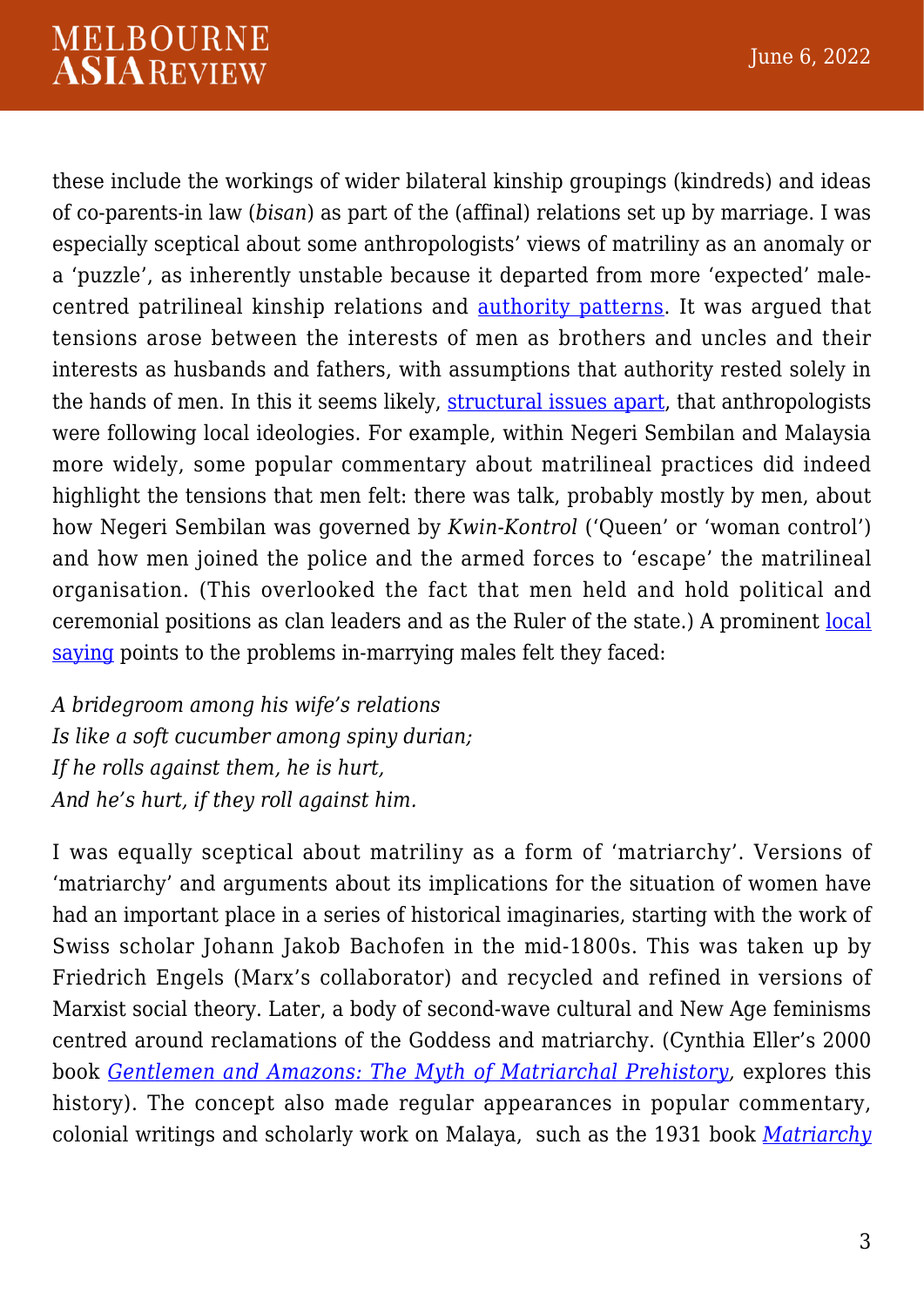*[in the Malay Peninsula and Neighbouring Countries](https://books.google.com.au/books?id=MxS1AAAAIAAJ&dq=editions:LCCN31018430)* by former colonial officer George De Moubray. With other colonial works the latter served as a 'text' for discussing *adat perpatih* ('customary law') in both English and local writings and policy-making. (Note that the Dutch colonisers used the term *matriarchaat* to denote Minang *adat* practices.) More recently, anthropologist Peggy Sanday's 2002 book *[Women at the Center: Life in a Modern Matriarchy](https://www.cornellpress.cornell.edu/book/9780801489068/women-at-the-center/#bookTabs=1)* sought to reclaim 'matriarchy', arguing for a reconfigured understanding of the term in Minangkabau: she sees matriarchy as emphasising the role of maternal symbols in webs of cultural significance, with the mother and nurture as the dominant symbols, as opposed to power and dominance.

In spite of these issues, however, I was interested to revisit the classical anthropological debates about 'matriliny' in the light of feminist complaints about the male bias of much anthropology, to see what kinds of difference 'matrilineal' kinship practice and local *adat perpatih* in the Negeri Sembilan district of Rembau might make for gender relations. (See my book *[Matriliny and Modernity](https://books.google.com.au/books/about/Matriliny_and_Modernity.html?id=zZ5tQgAACAAJ&source=kp_book_description&redir_esc=y)*)*.* I was concerned to do this within a full awareness of the historical context and development of Negeri Sembilan 'matriliny' (and I hope in full awareness of my own positionality as a 'foreign' scholar): the state's matrilineal practices were reconfigured within global forces that first colonised Malaya, then transformed it in the postcolonial period. Colonial legal codifications produced a complex multilayered legal structure of [common, Islamic and 'customary' law,](https://doi.org/10.1093/ojlr/rwt035) imposed on local practice. A series of colonial reports and later scholarly accounts also worked to 'freeze' social relations in transcribed accounts. I recall that when I showed villagers my copy of M. B. Hooker's book *[Adat Laws in Modern Malaya](https://books.google.com.au/books/about/Adat_Laws_in_Modern_Malaysia.html?id=NxXUNwAACAAJ&redir_esc=y)* it excited great interest, and they spent hours poring over charts of Negeri Sembilan clans, regarding them as truly authoritative. This illustrates well the continuing epistemological power of colonial and western scholarship.

*Adat* in Negeri Sembilan had recognised two categories of landed property, 'ancestral' *(harta pusaka*) and 'acquired' (*harta sepencarian*). British colonial codifications of customary law and wider economic transformations produced some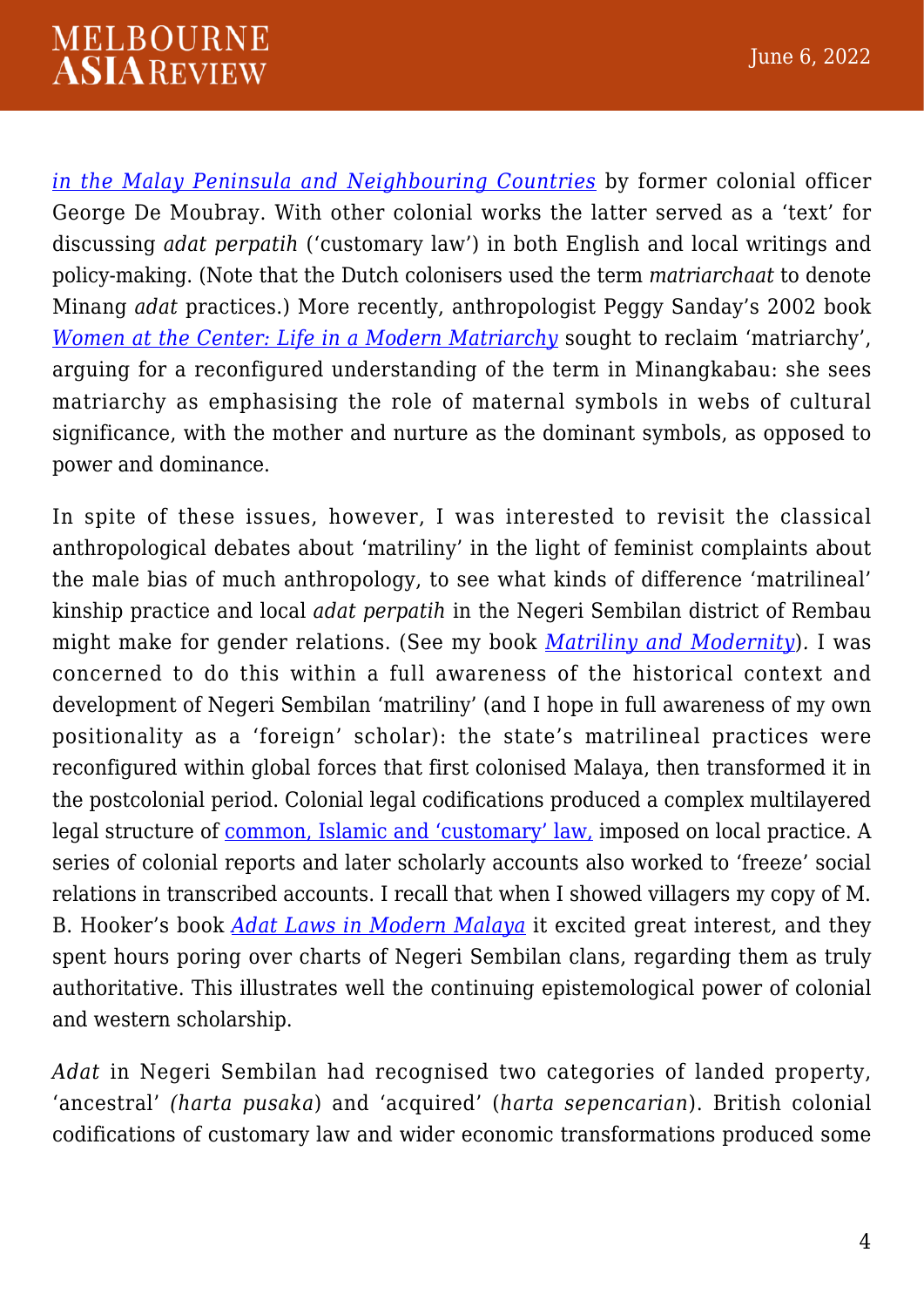[complexities](https://www.google.com.au/books/edition/Matriliny_and_Modernity/zZ5tQgAACAAJ?hl=en) that furthered individual female control of land: colonial legal codification of *adat* laws saw women granted individual titles to the ancestral land previously held as clan property. Although this land could not be sold on the free market, individual women now had extensive control over its use. Moreover, from the early decades of the twentieth century, with the rubber boom, while the British encouraged newly opened up (acquired) smallholder rubber land to be registered [in](https://publishing.cdlib.org/ucpressebooks/view?docId=ft6m3nb481;query=;brand=ucpress) [male names](https://publishing.cdlib.org/ucpressebooks/view?docId=ft6m3nb481;query=;brand=ucpress), most was not initially. Although male registrations increased over the years, a significant number of Rembau fathers and brothers who had purchased land made it over to daughters, sisters and wives in family agreements; this moved land into the female sector of ownership. My informants told me that people made these arrangements to make sure their female kin had property as an 'insurance', a concern arising primarily from the historically very high rates of divorce. Arguably, this was evidence of a strong local feeling that women deserved land, a significant sentiment for women's wider rights within the society. In spite of this, ongoing pressure to increase the application of Islamic law to inheritance of acquired property has intensified with the dramatic Islamic revival in the country from the 1970s.

It could be argued, however, that much of the relative advantage for women under *adat perpatih* has declined with Malaysia's spectacular modernisation since the 1970s. There had been a circular pattern of migration between Negeri Sembilan and urban centres dating well back into the colonial period, as my informants' life histories from the 1920s onwards attested. But this intensified in the 1970s and after, with older residents tending to a declining agrarian economy. They did this while often caring for their grandchildren whose parents had left to join the urban working classes and the fast-growing new middle classes of Seremban, Kuala Lumpur and elsewhere. (In later projects I have explored the new lives of these [middle classes](https://www.taylorfrancis.com/chapters/edit/10.4324/9781003118411-2/becoming-modern-malaysia-women-end-twentieth-century-maila-stivens?context=ubx&refId=bd2fe46c-e241-4db5-b0de-37e0e5fcf627).) I have argued [elsewhere](https://link.springer.com/chapter/10.1007/978-94-007-5482-9_9) that this formed an extended domestic sphere reproducing what for many was often a precarious urban life, bridging a supposed [rural-urban divide](https://doi.org/10.1007/978-94-007-5482-9_9). New occupations and residence also saw many people from Negeri Sembilan increasingly marrying people from *non-adat perpatih* areas,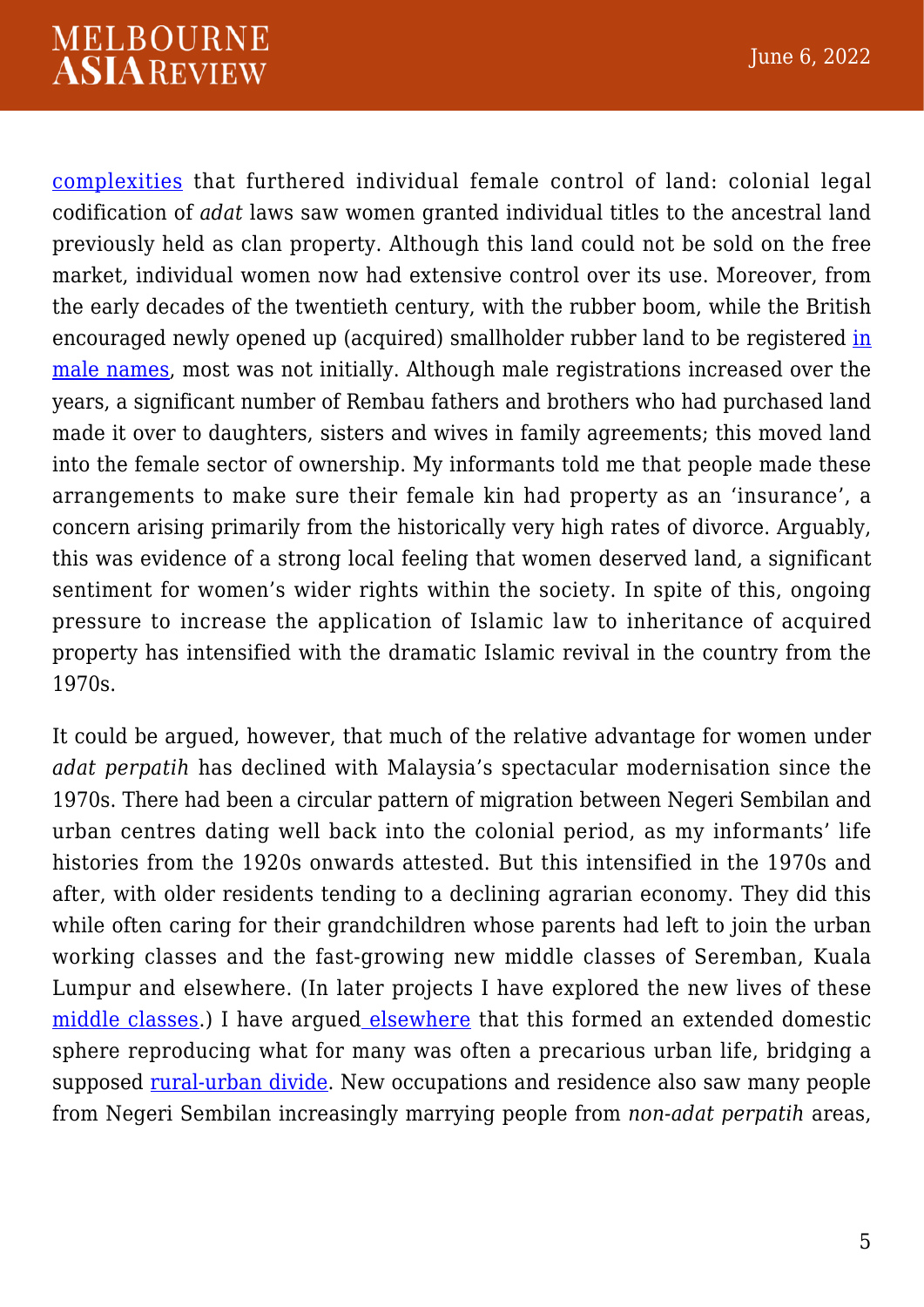and some were also defying adat rules forbidding marriage within clans: both trends have undermined the clan system.

By the 1980s most rice fields lay fallow: [government figures](https://doi.org/10.1007/978-94-007-5482-9_9) reported that there was almost no rice being grown in Negeri Sembilan. By the 2000s, however, some of the ancestral rice fields in my research village were now planted with a palm oil cash crop. This was in contravention of the ongoing cultivation conditions prescribed under colonial regulations for such ancestral land in the local Rembau Land Office (Land Registry). On my last two visits to one of my research villages, my adopted 'mother's' beautiful and historical Negeri Sembilan house within the compound where I had lived during fieldwork had fallen into ruin, and was totally gone by 2010: a poignant symbol of the decline of *adat perpatih*?

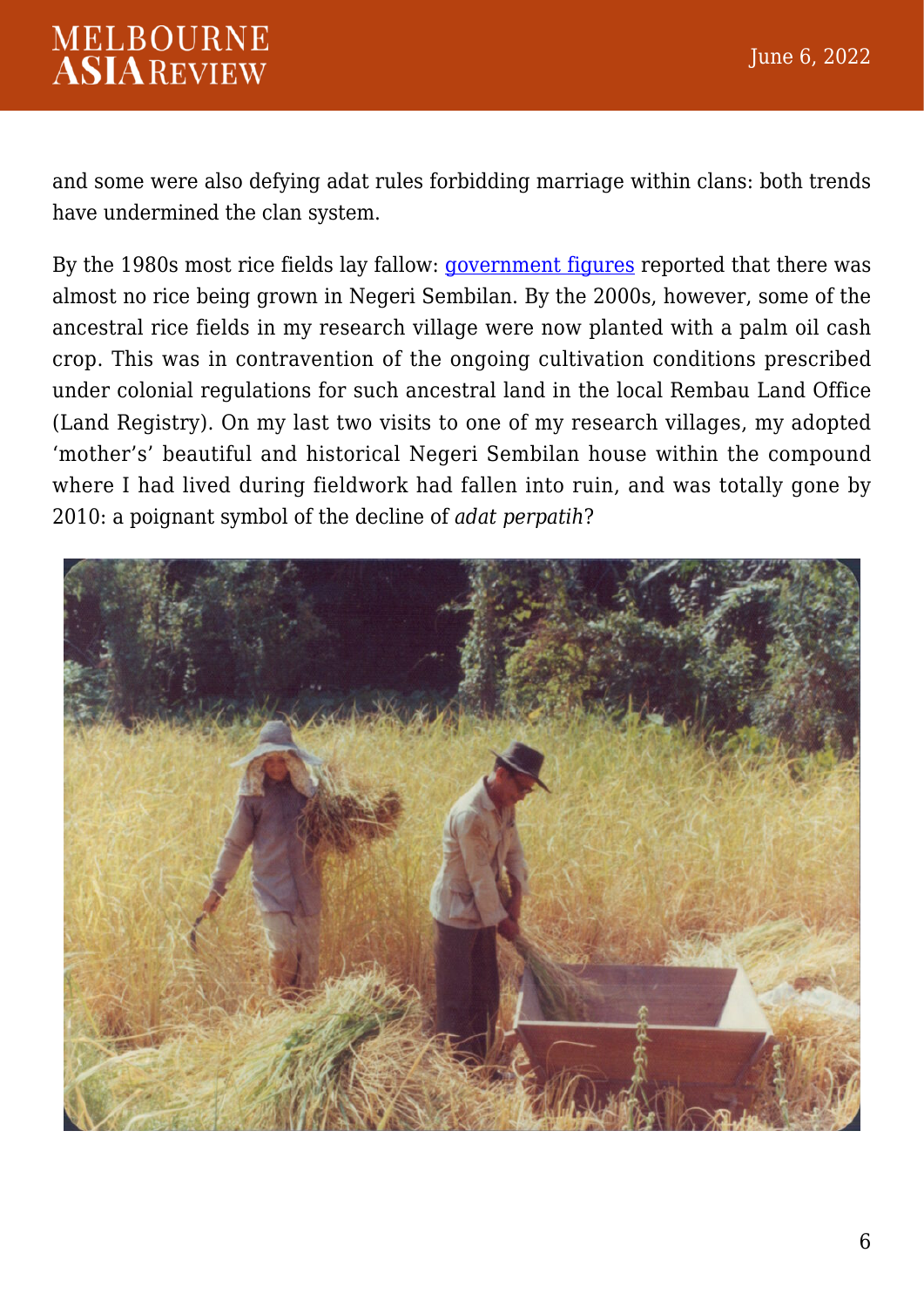#### **Couple threshing rice, Rembau, 1975. Copyright: Maila Stivens**

## **The cultural politics of adat**

Who is invoking *adat perpatih* today, who is challenging it? The declining agrarian economy along with the Islamic revival within Malaysia since the 1970s are important contexts for the developed cultural politics surrounding 'tradition', 'heritage' and Islam: this politics is enmeshed in the long-standing issues of who constitutes a true 'Malay'. Within Malay identity politics, the Malay 'villager' (*orang kampung*) has been the central figure at the heart of the Malay nationalist imagination both before and after Independence in 1957: the essential Malay was either pictured as a (usually male) villager living in an egalitarian rural idyll or as a subaltern united in suffering and deprivation by the twin forces of colonialism and capitalism. Both images, and the image of the 'village' itself, are of course highly reductionist and essentialist, and ignore the multiple shifting forces constructing Malayness historically. Significantly, Rembau villages have represented the epitome of the long-established rural idyll in the Malay national imaginary, an archetypal Malay homeland with a documented long history. But Rembau may be one of only a few locations in the Malay peninsula with such claims to 'true', long-standing Malay identity, an outlier in terms of Malayan/Malaysian histories and demographics: Anthropologist Joel Kahn demonstrated in his book [Other Malays](https://nuspress.nus.edu.sg/products/other-malays)the extensive immigration of Malays from outside the peninsula to participate in trade or commercial agriculture, the substantial Malay population in towns and cities, and the reformist Muslims who argued for a common bond in Islam and played down Malayness.

Today the 'village'—both in Negeri Sembilan and other areas of Malaysia—has often become a commodified and increasingly fragmented cultural artifact, a backdrop for models displaying new '*moden*' (modern) reinvented Malay fashion, and an object for romanticising, orientalising and exoticising tourist consumption and celebrations of 'heritage' and 'tradition', at least before the COVID-19 pandemic. Such productions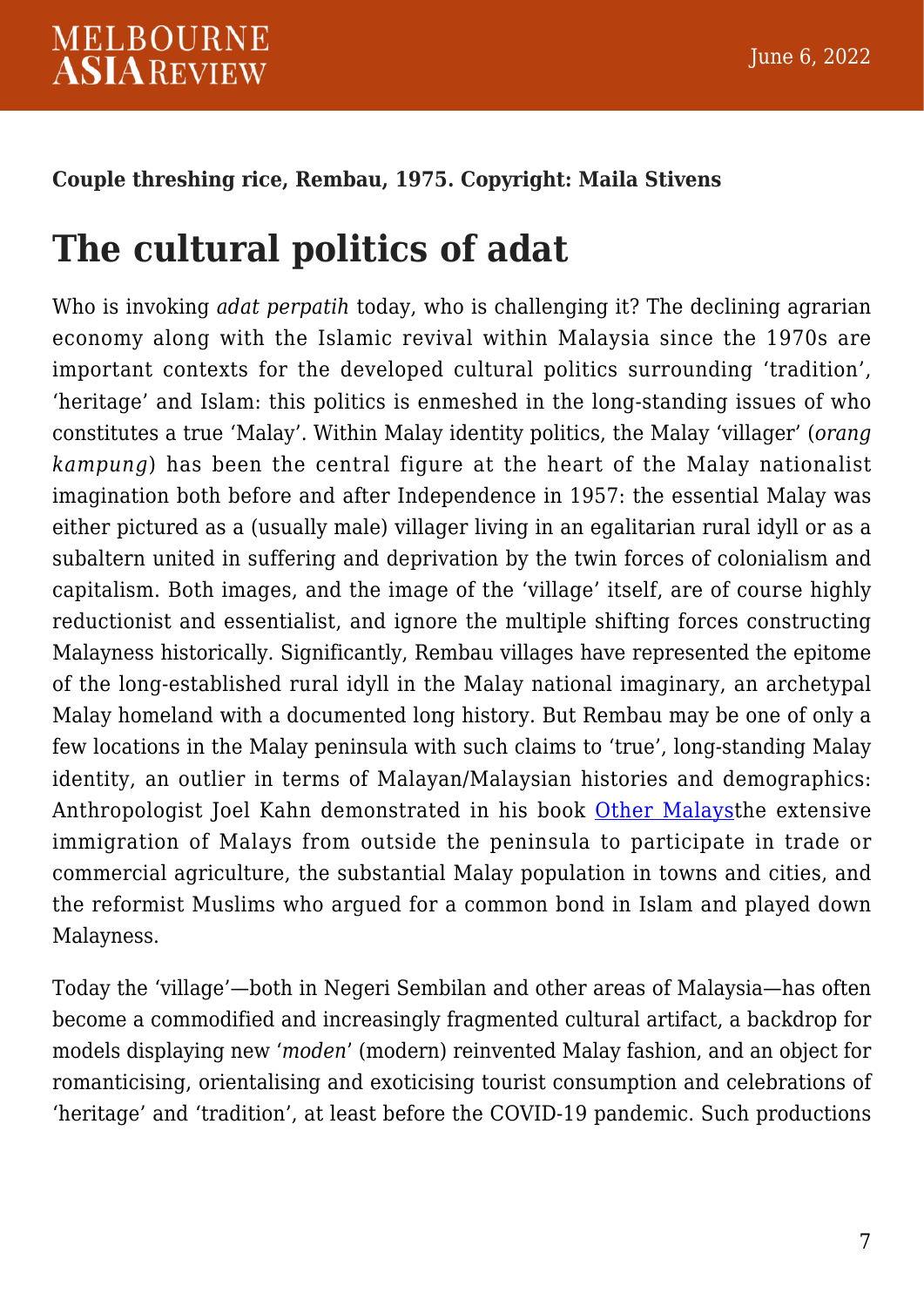in Negeri Sembilan form a key site of matrilineal practice in public spaces, underlining the ways in which *adat perpatih* operates as a site of both local and national romanticised imaginings. Social media are of course important today, constituting new publics. Unsurprisingly, there are a number of Facebook pages devoted to Negeri Sembilan and Rembau, including *[Anak-Anak Negeri Sembilan](https://www.facebook.com/negerisembilan/)* (literally 'children', people) of Negeri Sembilan, *[Anak Rembau](https://www.facebook.com/AnakRembau/)* and *[Adat Perpatih](https://www.facebook.com/Adat.Perpatih/)*; they all feature many posts in the local dialect, covering history, events, food, rituals, especially weddings with all the trappings of 'tradition'—reinvented and contested within Islamisation—and *adat* performance. Trolling humour features in the first two websites.

Recent projects to 'revive' *adat perpatih* have shifted to urban bureaucratic and scholarly centres, with some local scholars working with entities such as state government and tourist bodies to market 'tradition' and heritage. Such an active resurrection of *adat* can be seen as part of a continuing process of cultural reconstitution, but one also subject to elite and other political manipulations and occurring against a background of tense ethno-nationalist politics. Arguments against 'non-Islamic' customs and practices have been a feature of the relationship between *adat* and contemporary Islamic religious revivalism: Islamic forces have mounted multiple challenges to aspects of 'Malay culture', including dancing (especially by women) singing, magic and healing.

I recently had a conversation in Australia about this with a young woman, whom I shall call Azlina, originally from Rembau. She told me about the problems in organising her wedding in Malaysia 15 years ago. Her father had been keen to strip the ceremony of its non-Muslim components, such as the supposedly Hindu origin sitting-in-state (*bersanding*) of the bride and groom, and associated rituals, such as painting with henna. The family, after extensive negotiations, decided to have a simple *nikah* (Muslim ceremony). Azlina in fact did not want a *bersanding*, or a 'decorated' wedding. But her mother did want a *makan beradab* (reception).

Azlina's story represents a pattern of contestation around wedding rituals that has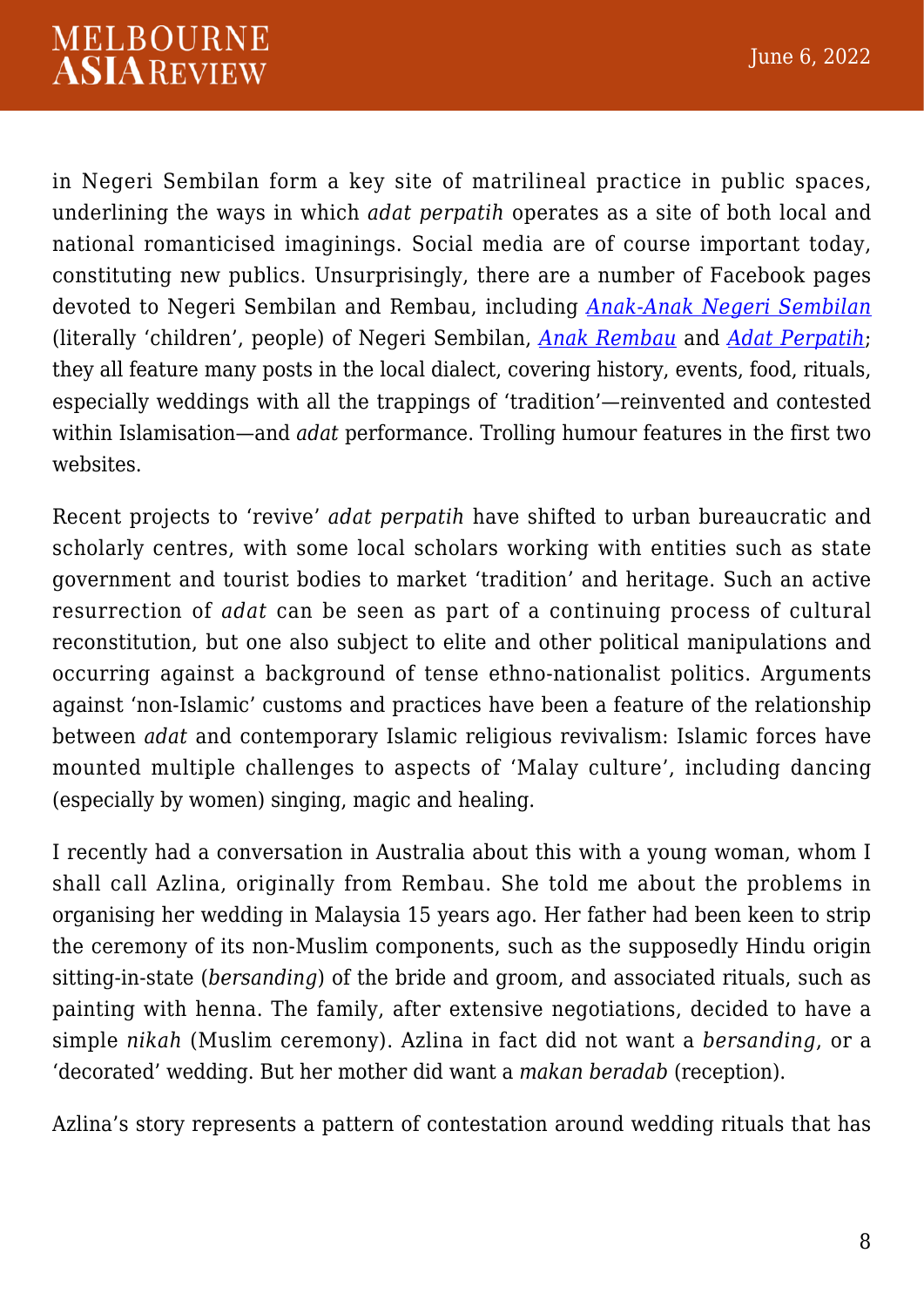been ongoing for several decades. For new middle-class migrants to the cities in the 1980s and 1990s this was often resolved/accommodated by a complex and presumably quite expensive set of wedding ceremonies, sometimes over several days: a *nikah* on the first day followed by a 'traditional' sitting in state, topped off by a dinner at a city hotel in the evening where the bride sometimes wore a more 'western' style wedding dress. Today, Negeri Sembilan [wedding venues](https://www.instagram.com/lamanputehbydliajane/?utm_medium=copy_link) feature photos of elaborately-decorated halls, with the bridal couple ceremoniously seated on a couch. The brides sport modest wedding dresses mostly featuring the Malay kebaya shape in luxurious fabrics, topped by a Muslim headscarf: this is sometimes further adorned with a reinvented Negeri Sembilan headdress recalling the gold filagree old-time headdresses. Red henna-ed fingernails have replaced hand painting for many. The grooms mostly wear Malay dress, although a few affect western-style suits.

Such accommodations are at one end of the spectrum of conflicts between Islam and *adat perpatih* historically. On the other, the most developed Islamic-based direct opposition to *adat perpatih* came in a famous episode in February,1951 described at length by Dutch anthropologist [de Josselin de Jong.](https://www.researchgate.net/publication/41018528_Islam_versus_adat_in_Negri_Sembilan_Malaya_Met_1_figuur) The Religious Affairs Section of the Rembau branch of the UMNO (United Malays' National Organisation, the political party which was to become the dominant party after Independence) proposed changing the customary law applying to the distribution of *harta pesaka* (ancestral property, today termed *harta pusaka*) to conform with Islamic law as they saw it. There were complex, months-long manoeuvrings, with large meetings in Rembau and Singapore, and perhaps unexpected support for the plan from a few clan chiefs and the UMNO Women's Organization (*Kaum Ibu*). But in July, Rembau women threatened to institute divorce proceedings by eliciting their repudiation by their husbands if their husbands continued to support the plan, and it was [eventually](https://press.princeton.edu/books/paperback/9780691095080/islamic-modern) [shelved.](https://press.princeton.edu/books/paperback/9780691095080/islamic-modern) (See [Peletz 2002:](https://press.princeton.edu/books/paperback/9780691095080/islamic-modern) 59 for discussion of this complex episode against a background of shifting Malay political leadership.)

When I asked Azlina what she thought about the future of *adat*, she told me that, like many of her peers, she 'feared' it was on its way out, observing that women's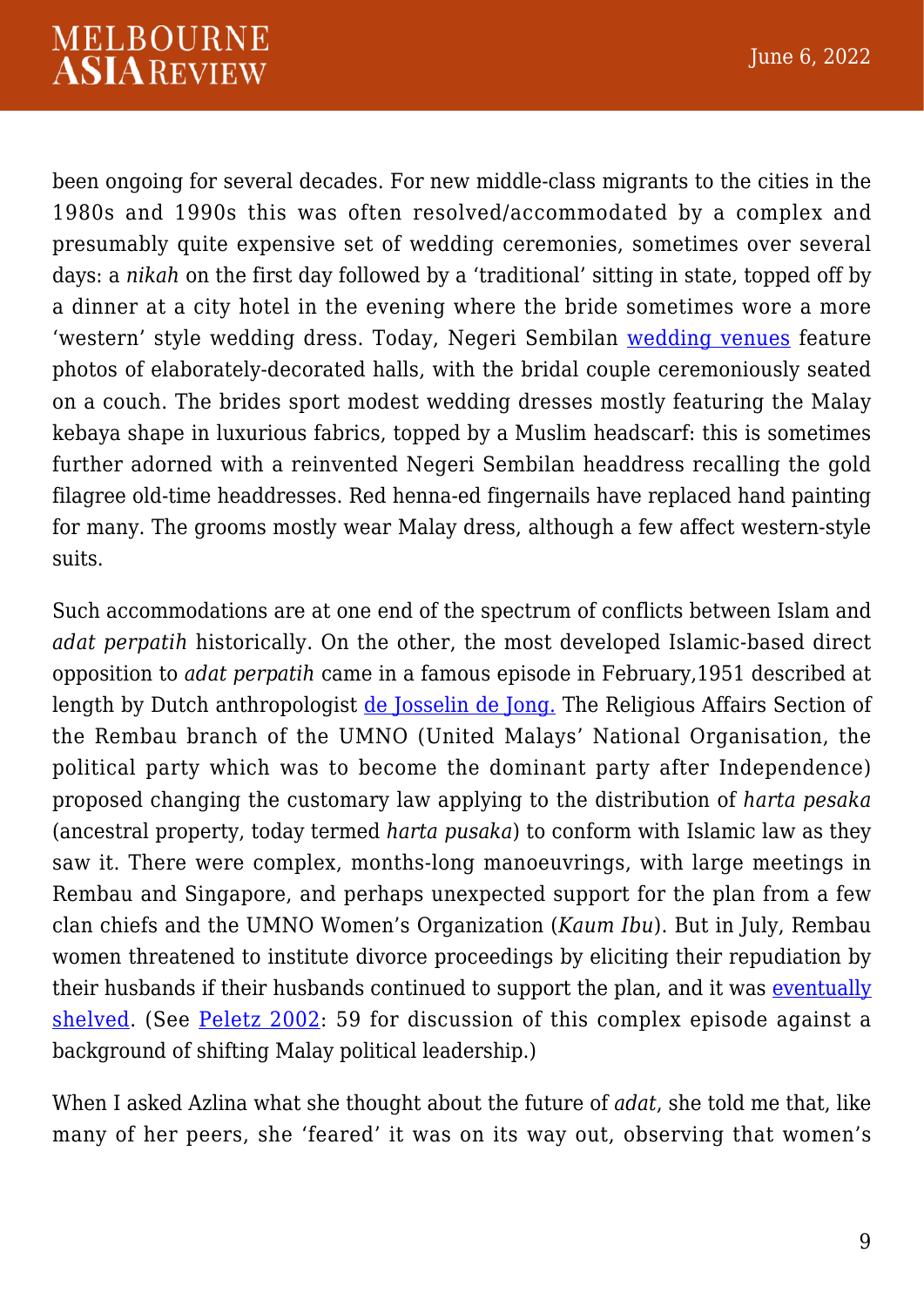position had been strongly based on economics, especially women's ownership of the now mainly fallow rice land. Referencing the number of 'mixed' marriages among people from different states in Malaysia these days, she told me about how men will say that 'you should not marry a Negeri Sembilan woman because she will take all your money!' She herself is the eldest daughter of an eldest daughter, so will be the senior woman within her sub-lineage. In spite of this, she told me she did 'not know much about the *adat* until my grandmother told me all about *suku* (clans) etc.'. Her grandmother had organised everything for the wedding. Azlina also felt that her mother had changed her views about *adat* over the years, becoming more concerned about 'proper' Muslim practice as against *adat,* sometimes to an extent that had shocked Azlina.

It should be noted that a proportion of people in Negeri Sembilan do not perceive a clear conflict between *adat* and Islam and indeed Islamic practices had been integrated with *adat perpatih* over the centuries, as the contemporary wedding rituals show. Some posts on the *[Adat Perpatih Facebook site](https://www.facebook.com/Adat.Perpatih/)*, for example, make long arguments about how Islamic law and *adat* are fully reconcilable, echoing earlier sentiment. **Joel Kahn**, however, notes the views of the middle-class respondents from Seremban (the capital of Negeri Sembilan) in our study who suggested that Islam would eventually replace Malay 'culture'.

## **What is the future for Negeri Sembilan** *adat perpatih?*

[Anthropologists](https://www.anthro.ox.ac.uk/sites/default/files/anthro/documents/media/jaso12_2_2020_224_237.pdf) have been divided about what the future holds for matrilineal organisation. A growing literature has explored the ways in which invocations and reconstitutions of 'tradition' within modernity play important parts in struggles for autonomy, identity, and power worldwide. In Malaysia, feminists have made some important arguments about the political potential of *adat*. For example, [Gaik Khoo](https://www.ubcpress.ca/reclaiming-adat) and [Wazir Karim](https://www.worldcat.org/title/women-and-culture-between-malay-adat-and-islam/oclc/24667289) have suggested that *adat* (presumably both the cognatic *adat temenggung* and *adat perpatih*) in the country generally can act both as a site of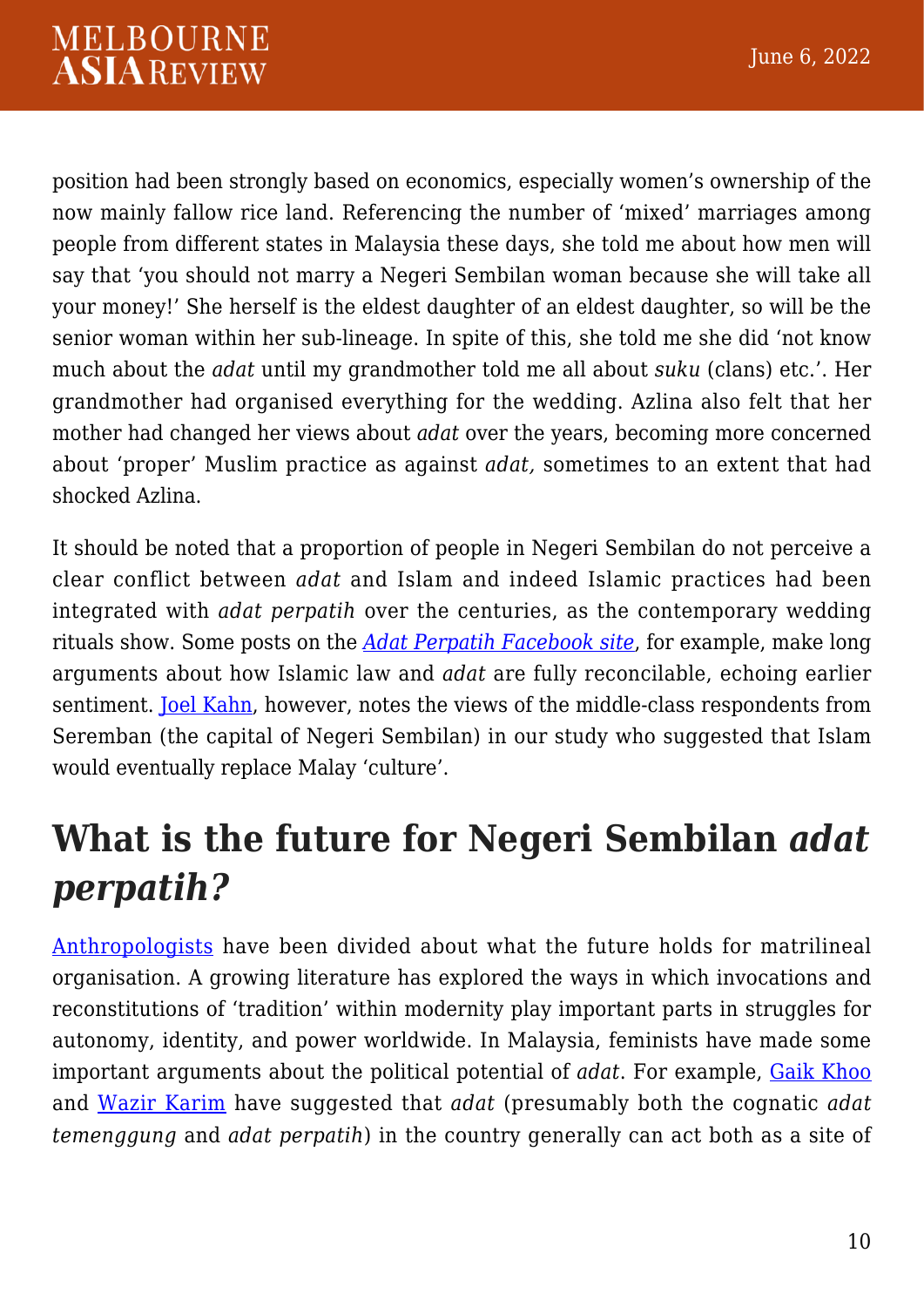support for women, and of resistance to an unequal gender order. Khoo analyses what she terms the reclamation of *adat* within Malaysian film cultures, suggesting that modernity facilitates the conscious and unconscious recuperation of *adat,* usually through a focus on sexuality or a return to forms of the archaic like magic or traditional healing. [Karim](https://www.worldcat.org/title/women-and-culture-between-malay-adat-and-islam/oclc/24667289) suggests that 'bilateral modes of social relations discourage social hierarchies derived from Western capitalism or religious orthodoxy'. [Sisters in Islam](https://sistersinislam.org/) (SIS), [a Muslim reform group](https://uwapress.uw.edu/book/9780295995328/humanizing-the-sacred/#:~:text=Based%20on%20ethnographic%20research%20of,codes%20and%20reconceptualize%20gender%20discourses) based in Kuala Lumpur, has also [argued strongly](https://uwapress.uw.edu/book/9780295995328/humanizing-the-sacred/#:~:text=Based%20on%20ethnographic%20research%20of,codes%20and%20reconceptualize%20gender%20discourses) for using *adat* more generally to secure women's property rights against the inroads they see Islamist interpretations of *Shari'a* law making into women's 'traditional' inheritance rights. They also propose using Malay 'culture' to promote local grounded understandings of rights. For example, with [others](https://doi.org/10.22452/sejarah.vol15no15.8), they have argued that the provision in the Islamic Family Law of Malaysia (and Singapore and Indonesia) that recognises a woman's right to a share of matrimonial assets was actually based on *adat perpatih*, giving women greater rights in divorce settlements than in many other Muslim jurisdictions. This right has been energetically [defended.](https://scholarlycommons.law.wlu.edu/cgi/viewcontent.cgi?referer=&httpsredir=1&article=1217&context=wlulr) (See [Stivens 2017](https://oxford.universitypressscholarship.com/view/10.1093/oso/9780198788553.001.0001/oso-9780198788553-chapter-12) on Malaysian women's activism.) As columnist [Tunku Zain Al-](https://www.thestar.com.my/opinion/columnists/abidinideas/2022/03/11/vital-to-strive-for-gender-equality)[Abidin](https://www.thestar.com.my/opinion/columnists/abidinideas/2022/03/11/vital-to-strive-for-gender-equality) opined recently, 'Do not forget that we have our own local traditions of democracy and female empowerment, as the Adat Perpatih of Negri Sembilan and its Minangkabau antecedents as proof [sic] from centuries before'.

Claims based on *adat perpatih* should not be understood as a reactive return to 'tradition', however. *Adat* does not function in any clear-cut way as a homogeneous oppositional cultural sphere, a reified pre-modern or non-modern sphere or relic, an egalitarian 'traditional' 'communal' (and 'female') sphere, as against 'modern' rationalistic, capitalist sectors of society. Rather it is best viewed as a series of what scholars call discursive formations, shaped by power relations within which shifting, unstable—and intrinsically gendered—discourses have been continuously shaped. As such it can be, and has been, deployed in highly selective and strategic ways within specific contests. It has operated to sustain relatively communitarian and sometimes anti*–*development ideologies at specific points in time: my elderly 'adopted mother', for example, in an act of actualising resistance, had resolutely refused in the late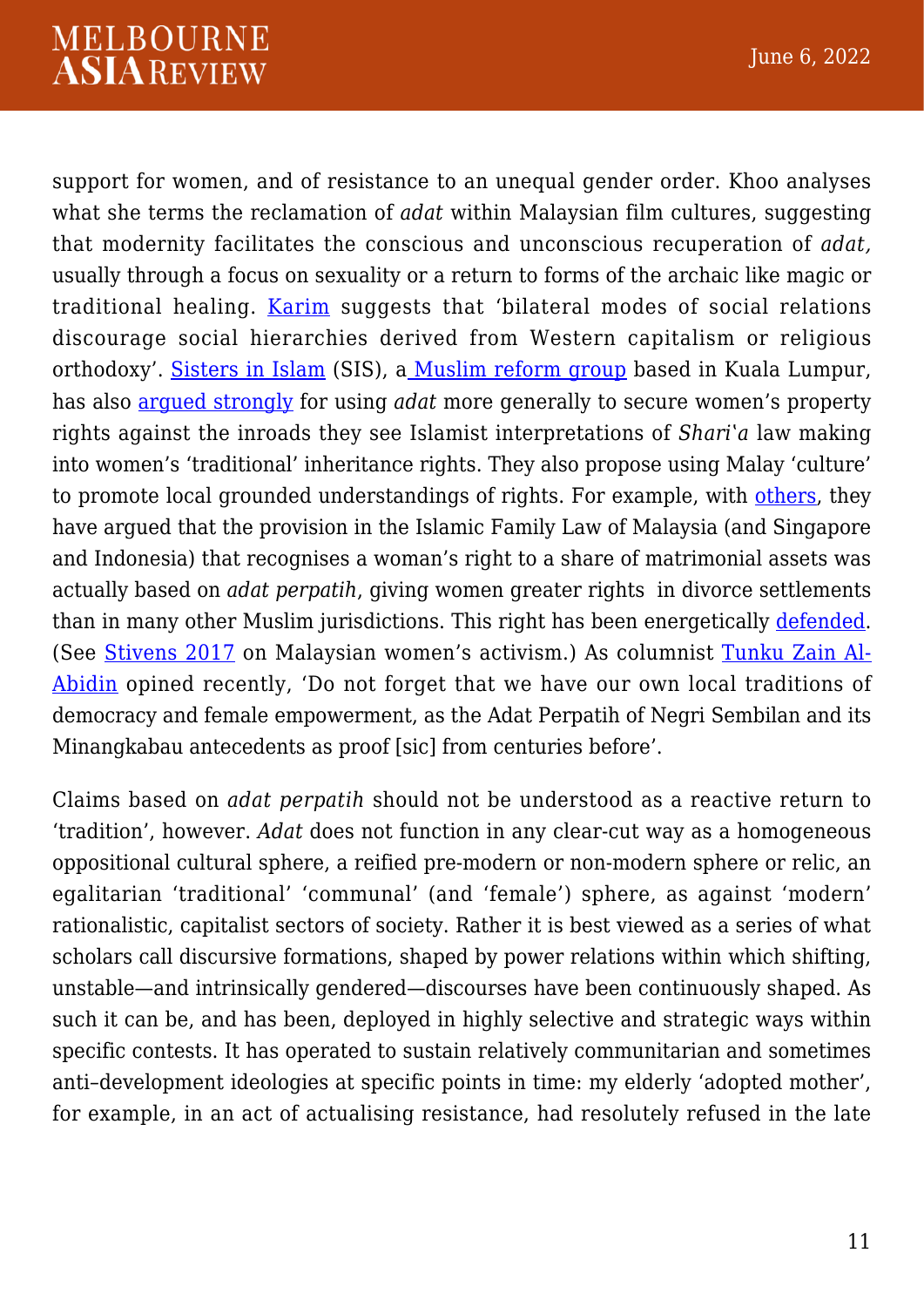1980s to let her children persuade her to plant her now fallow ancestral rice land with a cash crop: 'It's ancestral land'! This communitarianism has had implications for women's situation, as the 1951 episode suggested.

In spite of its threatened decline, *adat perpatih* could have the potential to move into a series of arenas*,* including globalised rights claims around women's rights. In general terms, wider matrilineal kinship models in and of themselves, as noted, offer visions of a more equal communitarian order: they can also offer alternatives to heteronormative models of the 'nuclear family'. Calling upon dimensions of *adat* emphasising egalitarian ideology and female-centred practices could work to produce new democratic spaces in Malaysia, as has clearly occurred both in the past and present. The decline of the Negeri Sembilan rural economy and mass outmigration, however, suggest that locally-based, more communitarian political action based on *adat perpatih* itself is not likely. Moreover, moves to strengthen ideas of *adat* 'tradition' could be co-opted as a vehicle for those pursuing local political cachet within *adat* revivalism: male clan leaders for example could seek to parlay *adat* positions into wider political influence, playing into the tense identity politics of multi-ethnic Malaysia's ethnonationalisms. (There is a [well-developed scholarly](https://www.routledge.com/The-Revival-of-Tradition-in-Indonesian-Politics-The-Deployment-of-Adat/Davidson-Henley/p/book/9780415542081) [literature](https://www.routledge.com/The-Revival-of-Tradition-in-Indonesian-Politics-The-Deployment-of-Adat/Davidson-Henley/p/book/9780415542081) on Indonesia, which explores the deployment of *adat* within struggles over land, decentralisation, ethno-politics and conservation, including its potential for precipitating conflict.) In the Malaysian context it seems more likely that *adat perpatih* could act to provide ideological inspiration on the national stage for versions of political action seeking greater equality, especially gender equality.

Globally, some First Nations movements are reclaiming their matrilineal and 'matriarchal' histories: indeed, 'matriarchy' seems to be having a moment. There are multiple cases of renewed invocations of matriarchy searching for prehistoric utopian origins, some **[scholarly work](https://doi.org/10.1080/12259276.2017.1421293)**, New Age summonings of the Goddess in feminist spirituality movements, as well as indigenist moves like the '[Blak](https://futurewomen.com/culture-2/change-is-coming-for-women-in-australia-will-it-include-all-of-us/) [Matriarchs'](https://futurewomen.com/culture-2/change-is-coming-for-women-in-australia-will-it-include-all-of-us/) of Aboriginal Australia. Sanday's work has provided one template for a considered political reclamation of a version of 'matriliny' for a more egalitarian order of peace, plenty, harmony with nature and gender [egalitarianism](https://california.universitypressscholarship.com/view/10.1525/california/9780520248595.001.0001/upso-9780520248595) (cf. [Eller,](https://california.universitypressscholarship.com/view/10.1525/california/9780520248595.001.0001/upso-9780520248595)